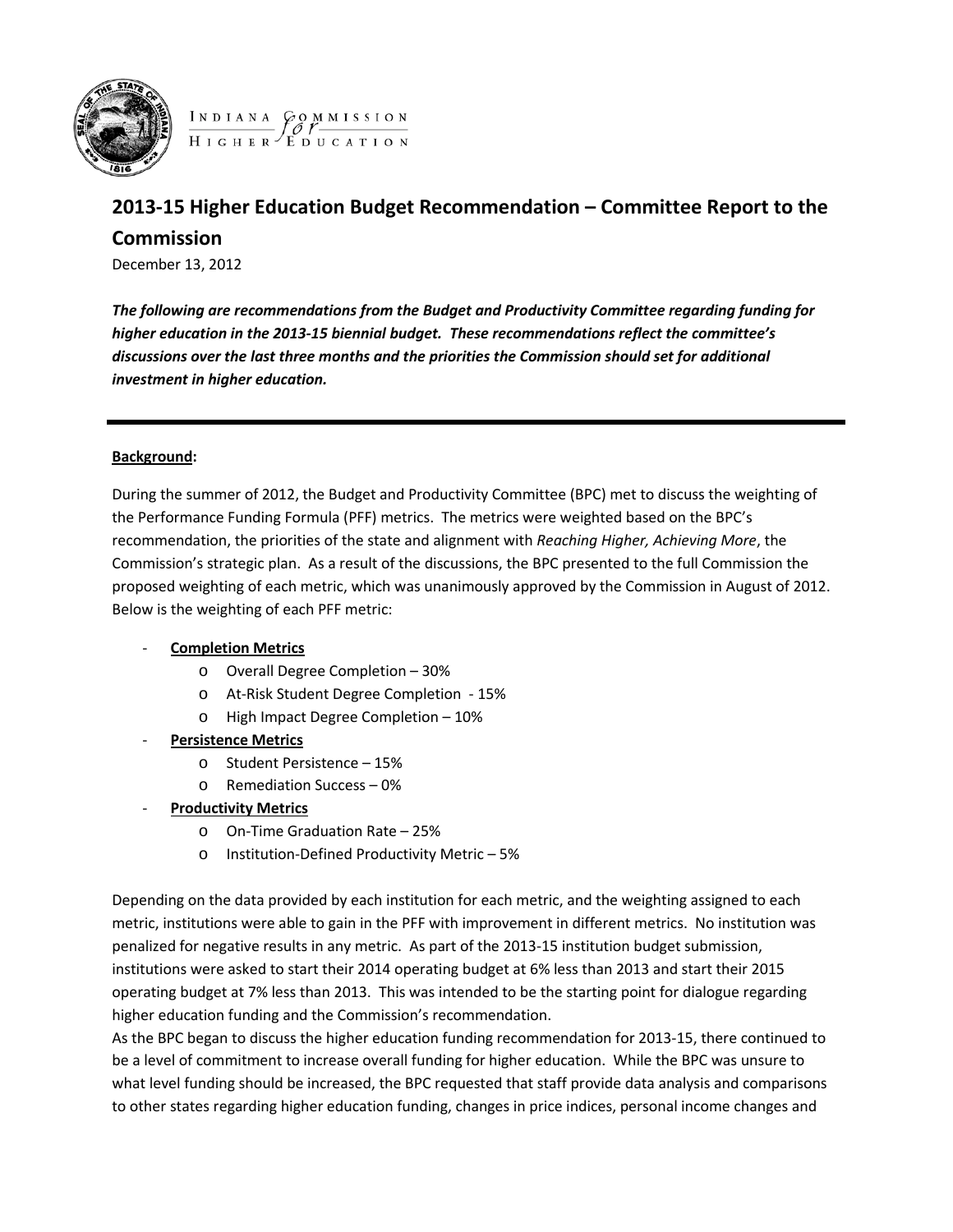other relevant data. With this data, the BPC could make a more informed decision as to the level of funding higher education should receive as part of the Commission's recommendation.

Staff shared and reviewed with the BPC during the October 2012 meeting, various data points related to higher education funding, funding per full time equivalent (FTE) and other applicable information (**See Attachment A**). The BPC focused on the level of funding per FTE and the proportion of the overall state general fund budget allocated to higher education. Increasing the funding per FTE and bringing the state budget allocation for higher education back to 2010 levels were the top priorities of the BPC as staff continued to develop the 2013-15 budget recommendation.

With further direction from the BPC in October 2012, staff created a draft recommendation for funding of higher education which was shared with the BPC during the November 2012 meeting. This high level review of funding provided the BPC an opportunity to understand the impact of an increase in higher education focusing on increased funding per FTE, address state financial aid awards and increasing the state's budget allocation to higher education. Staff provided a step-by-step review of each component of higher education funding and addressed key factors driving additional funding to each component. Overall the BPC was supportive of the staff recommendation and moving forward with increased funding.

During the December 2012 BPC meeting, a final draft was reviewed with the committee for any thoughts or analysis. Staff noted minor changes to the capital projects to be recommended by the Commission as well as a minor change to CHE line items. Once again, the BPC was supportive of the staff recommendation and agreed to move the overall higher education funding recommendation forward to the full Commission with BPC support.

## **2013-15 HIGHER EDUCATION FUNDING RECOMMENDATION - CHE**

Below are the six major components of the higher education budget. Each component plays a key role in supporting higher education in the state of Indiana. The BPC makes the following recommendations for each component of the higher education funding model and the overall funding of higher education (**Attachment B**):

#### **I. Operating Funding:**

Operating funding for higher education is the primary source of state support to the seven public institutions, constituting 71% of the overall higher education funding from the state. The Indiana Performance Funding Formula (PFF) is the principle tool used to allocate operating funding to institutions through improvement in the seven metrics of the PFF.

Based on each institution's performance in the seven metrics and the weighting of each metric, institutions are awarded funds from a PFF allocation pool. During the summer of 2012 the Commission voted to recommend 6% in 2014 and 7% in 2015 of the 2013 operating budget (net of the IU School of Medicine and Dentistry) be allocated to PFF. In addition, the Commission voted on the weighting of each metric in the PFF based on priorities and goals of *Reaching Higher, Achieving More* and the state.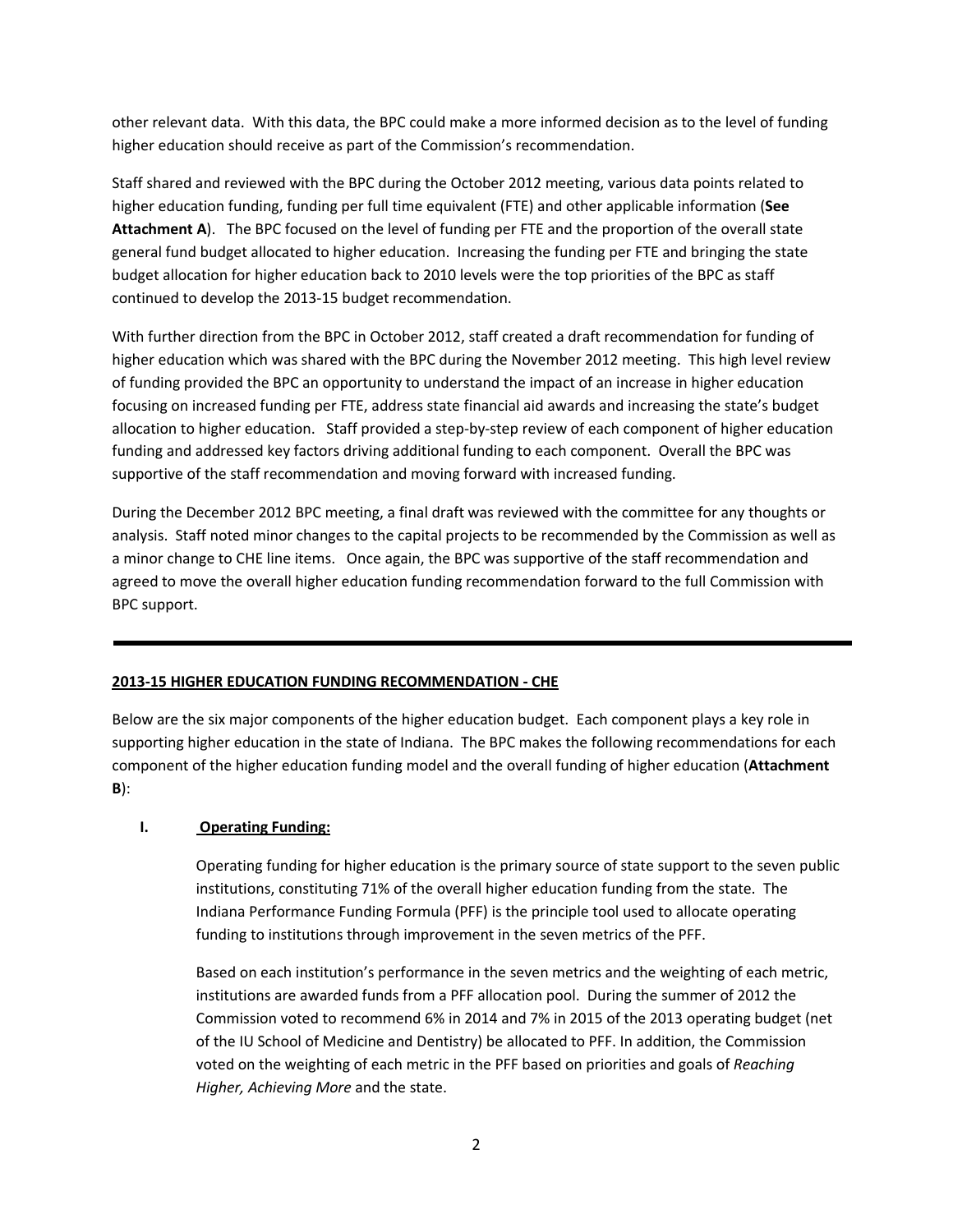Staff provided BPC with data comparing Indiana's funding of higher education both on a macro and micro level. Indiana continues to rank in the mid 40's with regard to funding per full time equivalent (FTE) compared to other states. In addition, over the last 3 years, state operating funding per resident FTE has dropped 16%. Over the last 5 years, that same funding has dropped 15.7% per resident FTE. While operating funding has remained fairly stable, if not flat, resident enrollment has increased substantially, outpacing the growth in state operating support.

#### **RECOMMENDATION**

**Performance Formula –** Fund at 6% in 2014 and 7% in 2015.

- Recommend that of the 6% in 2014, 2.2% be reallocated from the base and 3.8% from new funding for the PFF (\$24.4M in base reallocation and \$42.2M in new funding).
- Recommend of the 7% in 2015, 3.2% be reallocated from the base and 3.8% from new funding per the PFF (\$35.5M in base reallocation and \$42.2M in new funding).
- Total new funding would result in a 3.5% increase in operating funding from 2013 to 2014 and flat from 2014 to 2015.

**Funding per FTE –** Assumes that resident graduate and undergraduate FTE is flat from 2011 actual as reported by the institutions (net of high school enrollment).

- Overall, institutions assumed a drop in resident FTE starting in 2012 but returning to 2011 levels by 2015.
- With a recommended increase in operating funding of \$42M per year compared to 2013, and resident FTE figures flat from 2011, funding per FTE would increase by 3.7% from 2013 to 2015.
- See attached charts

#### **II. Higher Education Debt Service**

Debt service, also known as fee replacement, is funds provided by the state to institutions that support state funded academic and administration buildings. This funding accounts for roughly 9% of the total higher education support from the state. These funds are specifically set aside to pay capital facility debt issued by the institutions for specific projects.

In the 2013-15 budget instructions, institutions were requested to prioritize both previously authorized (but not funded) projects against newly requested capital projects. Staff identified projects that were top priority of the institution, focused on repairing and rehabilitating current facilities and new projects that would reduce deferred maintenance on campus. In addition, space needs were considered when reviewing projects in order to insure proper space is being provided for enrollment change at campuses. Overall, those projects that focus on promoting academics, improving current buildings and facilities, are high priority projects and address space shortages were ranked highest by staff.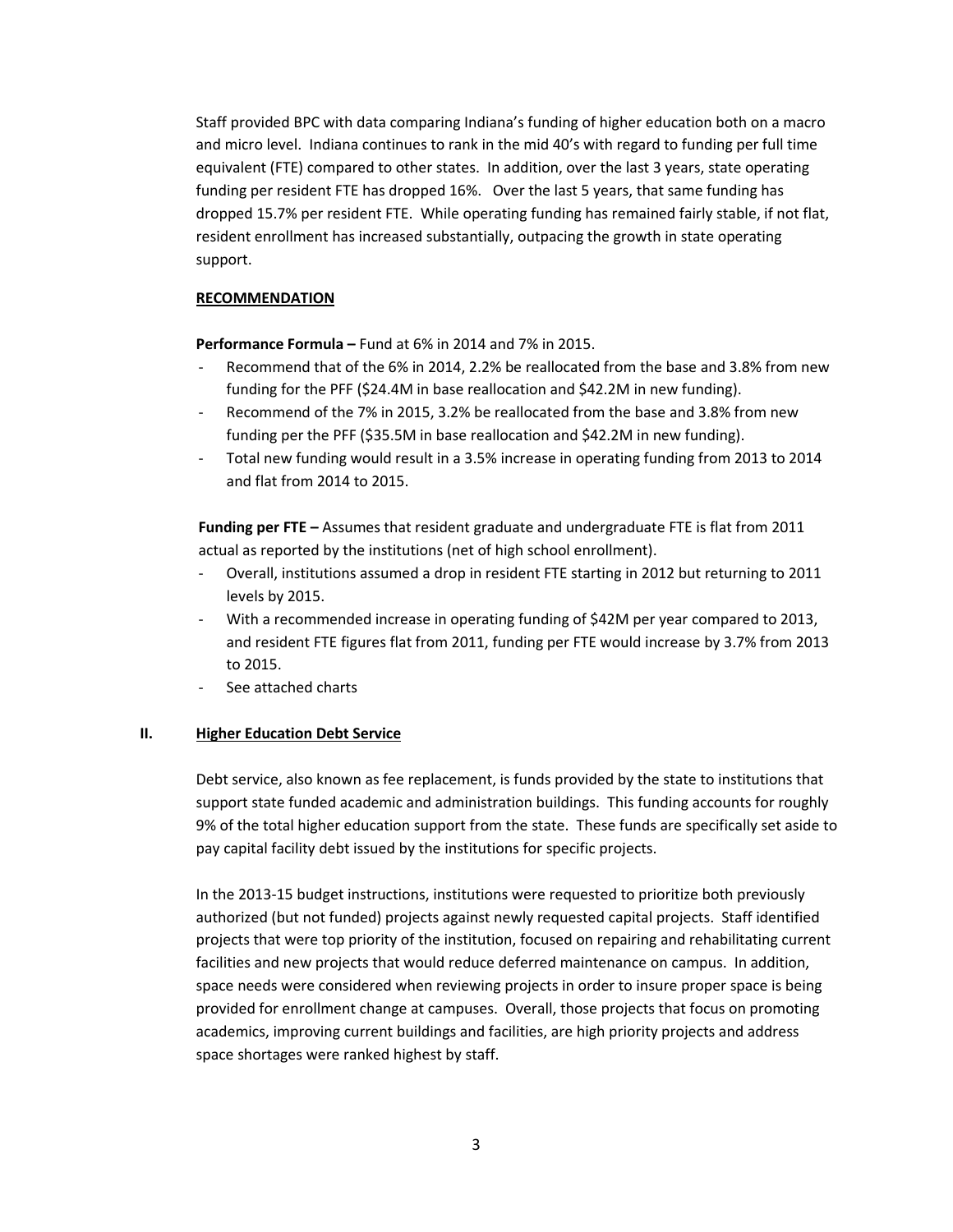Current funding for debt service is \$152M. It is anticipated in 2014 that roughly \$11M of debt service will roll off and an additional \$2M will roll off in 2015. Current outstanding debt for state funded projects as of 2013 is \$1.2B. The debt ratio (commonly used as a barometer for debt service) in 2013 is 11.1%.

#### **RECOMMENDATION**

Institutions requested roughly \$1.0B for 48 distinct capital projects for the upcoming biennium.

Based on staff analysis, space needs, debt service figures and impact on debt ratio, it is recommended the Commission support 15 projects totaling \$344.2M. The increase in debt service in 2014 is estimated at \$12.7M and \$29.4M in 2015.

- Debt ratio based on operating funding recommendation and debt service recommendation would be 11.9% by 2015.
- Overall debt service funding would be \$154.7M in 2014 and \$169.2M in 2015. This represents an increase of 13.2% from 2013 to 2015.
- Recommended Capital Projects:
	- o Ball State Central Campus Renovation Phase II A \$12.2M
	- o Ball State Geothermal Phase II \$33.1M
	- o Indiana State Life Sciences/Chemistry Lab Renovation Phase II \$4.5M
	- o Indiana State Normal Hall Renovation \$16.0M
	- o Ivy Tech Anderson Constructions \$20.0M
	- o Ivy Tech Bloomington Construction \$20.0M
	- o Ivy Tech Indianapolis Fall Creek Final Phase \$23.1M
	- o Ivy Tech/IU Northwest Facility \$45.0M
	- o IU Bloomington Academic Core Renovation \$21.0M
	- o IPFW South Campus Renovation \$21.4M
	- o IU Regional Campus Renovations \$29.0M
	- o IU School of Medicine Expansion \$25.0M
	- o PU West Lafayette Active Learning Center \$50.0M
	- o USI Classroom Renovation/Expansion \$18.0M
	- o VU Aviation Technology Center Rehabilitation \$6.0M
- **See attached list and charts**

#### **III. Repair and Rehabilitation**

During the 2009-11 and 2011-13 biennium, the seven institutions did not receive state general fund support for repair and rehabilitation. Due to the lack of funding to maintain and provide upkeep on numerous academic and administrative buildings, many institutions created repair and rehabilitation fees to address major backlog in repair and rehabilitation work. In addition, with little to no new capital investment by the state in new buildings or major renovations of current buildings, a backlog of repair and renovation issues mounted.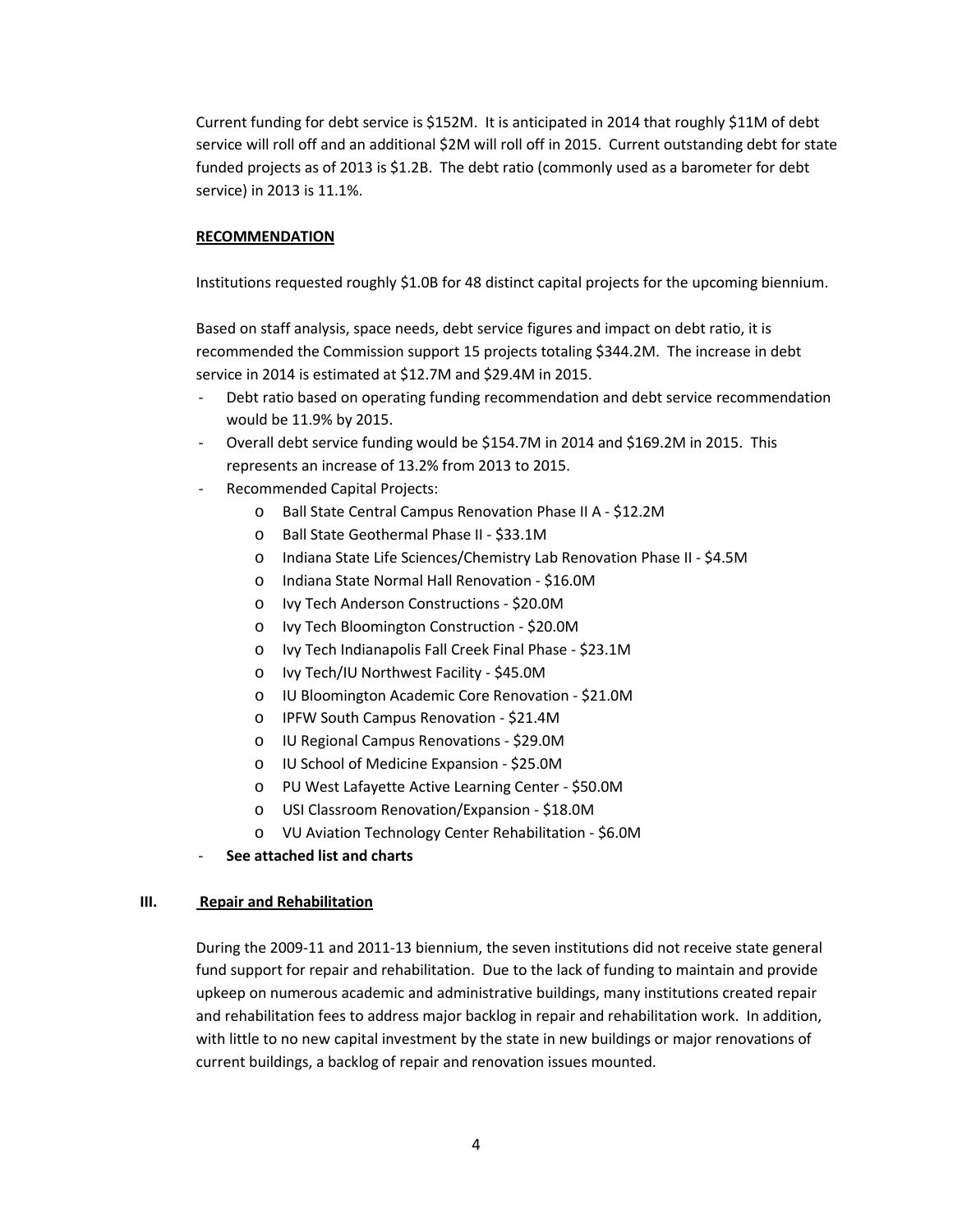Based on information collected by the Commission, as of 2012, all seven institutions reported deferred maintenance for academic and administrative buildings of \$1.8B. In addition, institutions reported they expensed on average 0.72% of the total capital plant value on repair and rehabilitation projects (all funds).

The Commission, during the 2011-13 budget development, recommended funding repair and rehabilitation over new capital projects by up to \$29M in 2013 in order to address mounting deferred maintenance.

Staff notes that during the final development of the 2011-13 higher education budget, while repair and rehabilitation funding was set aside by the General Assembly, a cut made earlier to the operating funding caused concern by the institutions. As a result, the General Assembly shifted funding away from repair and rehabilitation to operating funding, making the operating funding whole, but not directly funding repair and rehabilitation. In theory, roughly \$28M of the operating funding in 2013 could be attributed to repair and rehabilitation.

During the spring of 2012, staff began analyzing the repair and rehabilitation formula used in the 2011-13 biennial budget to identify potential changes or updates that might improve the formula for future budget developments. Staff worked with institution facility staff, outside experts on facility and infrastructure maintenance and researched how repair and rehabilitation support was provided in other public and private settings. The goal of this exercise was to develop an updated and simplified, yet effective, repair and rehabilitation formula the state could utilize during the development of budget recommendations.

The formula's objective is to generate an amount of funding that represents an investment allocation goal for facilities and infrastructure maintenance. Both the state and the institutions should be partners when it comes to investing in state assets on the campuses of the seven public institutions. This partnership should include both state and institution financial support to achieve the investment target set forth in the formula. It should be understood that the figures generated by the formula may not be funded fully based on state fiscal realities and priorities, but should be a target for the state and institutions.

Based on discussions with several local and state governments, the federal government and private sector companies, staff proposed in the repair and rehabilitation formula a 1.0% investment allocation target in public higher education institution facilities and infrastructure. The 1.0% investment allocation target generated roughly \$116.0M of repair and rehabilitation needs each year of the biennium. In order to address ongoing maintenance and repairs as a partnership between the state and the institutions, staff proposed the state investment 50% of the \$116.0M figure and institutions invest 50% of their resources to address repair and rehabilitation needs. This resulted in the CHE recommending institutions request in total \$56.0M per year in repair and rehabilitation funding from the state.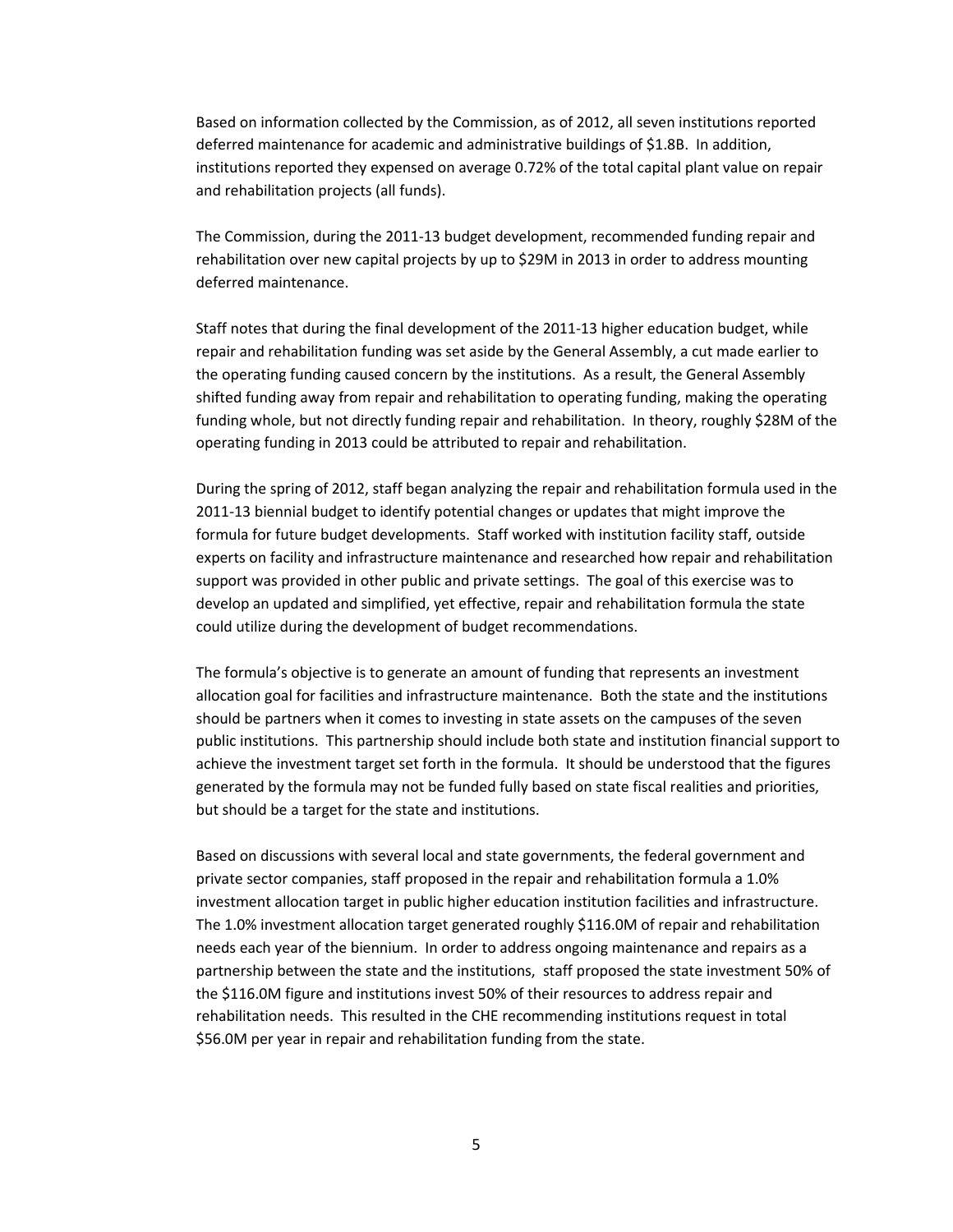#### **RECOMMENDATION**

With the creation of a new repair and rehabilitation funding formula, and support to continue to address aging and deteriorating buildings, it is recommended the Commission once again advocate for funding repair and rehabilitation directly. Along with investment in major capital projects that renovate buildings or build new structures to reduce deferred maintenance, additional investment in direct repair and rehabilitation will amplify the efforts of the state and institutions in addressing aging buildings while potentially limiting increases in student fees related to repair and rehabilitation.

Recommend funding repair and rehabilitation at \$28.5M per year. This funding represents 50% of the funding requested by the institution for repair and rehabilitation, and 25% of the 1.0% investment allocation target initially generated by the repair and rehabilitation formula. As noted earlier, roughly \$28.0M of the 2013 operating funding could be considered repair and rehabilitation. Therefore, if this amount is incorporated as part of the state's 2013-15 repair and rehabilitation funding recommendation, one could conclude that the state is funding the full \$56.0M per year.

### **IV. Institution Line Items**

Along with operating funding provided to the institutions, many institutions have specific line items for specific programs operated or overseen by the institution. As part of the institution request for 2013-15, institutions were able to request funding for these line items based on their needs and program changes. Overall the institution line items are funded at \$44.4M per year, or 2.7% of the total higher education budget.

In the 2011-13 budget development by the Commission, it was recommended to reduce each line item by 15% and use the reduced funding to support repair and rehabilitation projects. In the final budget, several of the institution line items were restored to their 2011 levels, however, many maintained the 15% reduction.

Many of the line items in the institutions represent legislative priorities, programs or services operated outside the general budget of the institution, or are specifically required by Indiana law. Currently there are 23 institution line items, mostly housed within IU and PU.

#### **RECOMMENDATION**

It is recommended that no more than a 3.5% increase be provided in the first year (2014) to a select group of line items. Based on analysis by staff and understanding the needs of each institution's line items, some line items are held flat while others have up to a 3.5% increase in the first year and then held flat into 2015.

In addition, it is recommended that the state continue to support **dual credit** initiatives provided by the public institutions and delivered at the high school setting. As dual credit provides a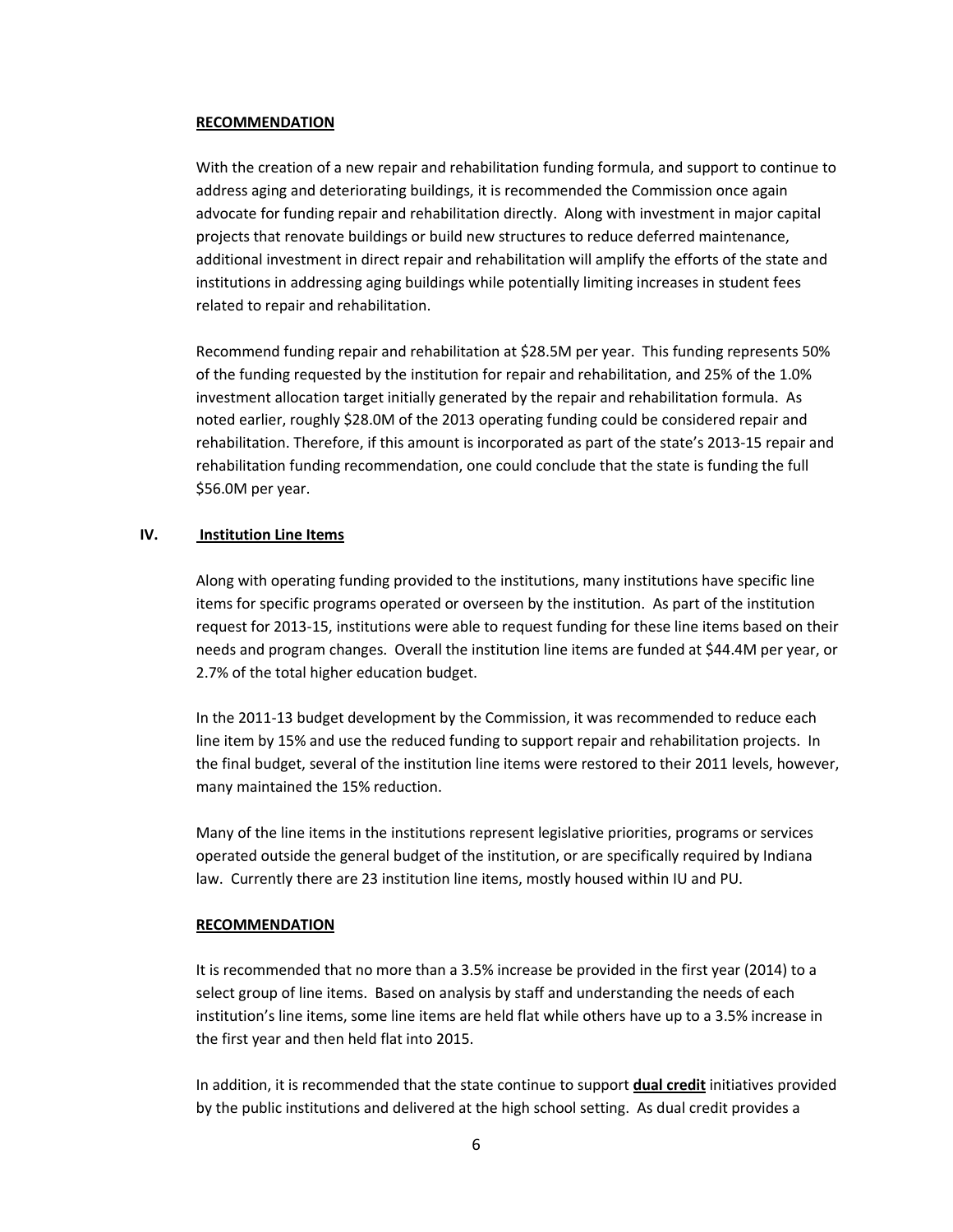lower cost option to high school students to obtain college level credit and potentially prepare students for their college career, the Commission feels the state should invest in dual credit programs to improve completion and on-time graduation rates in college and address the cost of attendance at college. Therefore, funding for dual credit should be included as a line item for each institution. Funding would be \$8.3M per year and would only focus on dual credit courses that are high priority or career and technical taught at the high school setting. This would assume a \$50 per credit hour funding using 2010-11 credit hour completion. Finally, it is recommended the Commission continue to analyze and understand the full impact of dual credit courses on students in high school and the effect on college persistence and completion (both overall and on-time).

This recommendation would not fund Purdue's Indiana Next Generation Manufacturing Competitiveness Center, Vincennes's expansion of Early College Career and Technical education programs and Purdue's High Performance Government Initiative. The basis for these items not being included is based on staff's concern that many of these topics still require additional dialogue with the institution and the General Assembly as to how they fit within the state's priorities.

With adjustments to specific line items and the dual credit funding, the institution line recommendation for 2014 is \$54.7M and \$53.8M in 2015. This is a 21.4% increase in funding from 2015 compared to 2013. **(See line item listing)**

#### **V. STATE FINANCIAL AID SUPPORT**

The state provides nearly \$281M for student financial aid and support, or roughly 16.4% of the total higher education budget. This is the second largest funding piece of the higher education funding matrix. The grants and scholarships in the Division of Student Financial Aid (SFA) programs serve needs-based students with aid to public, private and proprietary institutions throughout Indiana.

In the 2011 and 2012 legislative sessions, many changes were made to the requirements and operation for several SFA grant programs, but primarily in the areas of the Frank O'Bannon award, the 21<sup>st</sup> Century Scholars and the Children of Veteran Officers (CVO). Many of these changes required students to meet GPA thresholds to be eligible for grant awards or continue receive grant awards, set forth income thresholds for future participants in 21<sup>st</sup> Century scholars and CVO and other procedural and enrollment requirements.

During 2011 and 2012, SFA adjusted and adapted to the new enrollment and eligibility requirements, but a majority of the changes would not impact funding of SFA until 2014 and beyond. During 2012, SFA contracted with HCM Strategist Inc. to analyze and review the SFA grant programs to identify opportunities to better utilize SFA grant awards, improve and incent completion among grant recipients and create a more streamlined grant awards operation.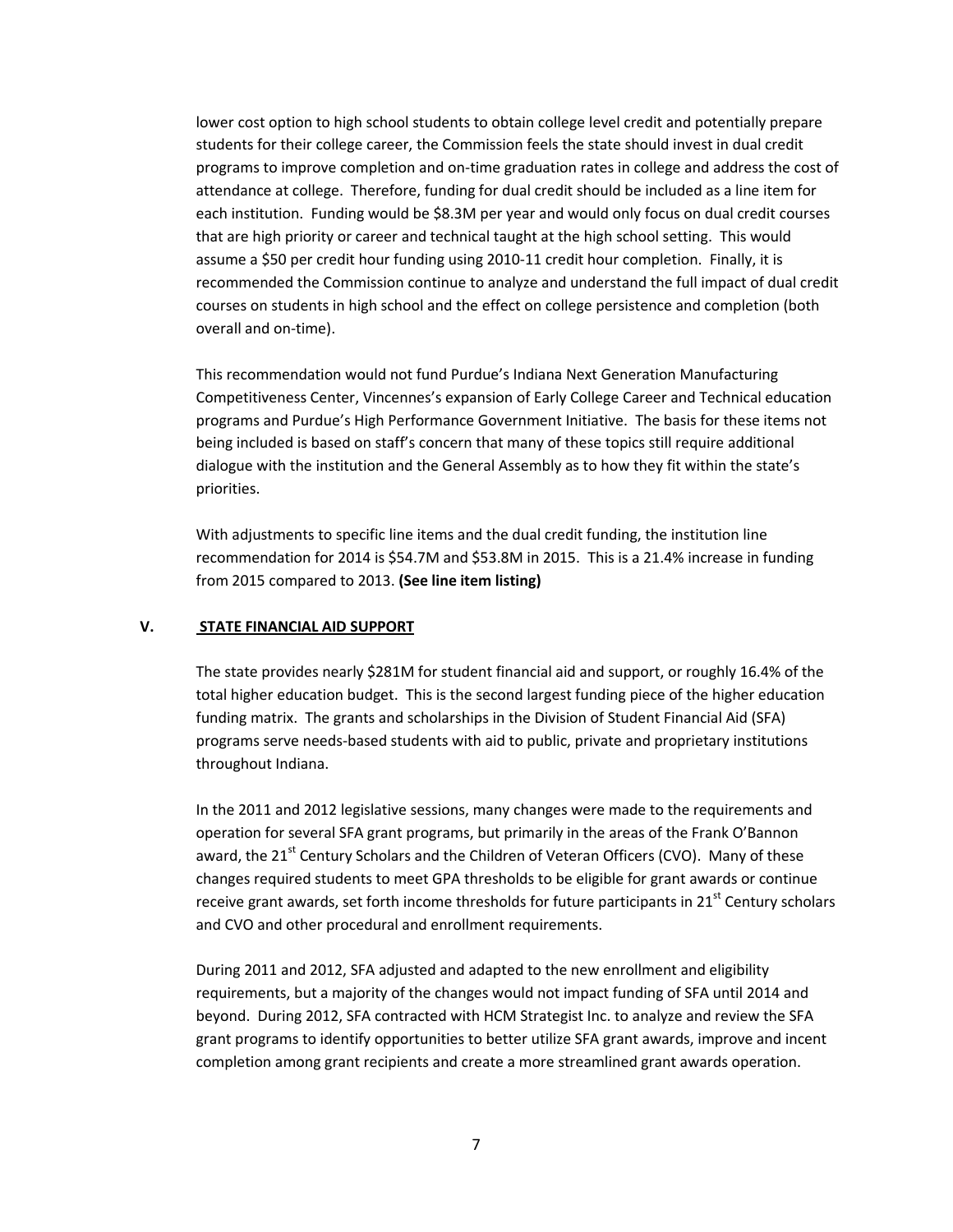In addition to major changes being proposed by SFA to Frank O'Bannon and  $21<sup>st</sup>$  Century Scholar's awards, other minor changes in small grants is being recommended and included as part of the staff recommendation. Many of the changes included in this analysis were provided to Commission members during the fall retreat.

#### **RECOMMENDATION**

Several changes have been proposed to the grant awards under SFA. The following are a list of changes and recommendations that impact the financial support of SFA and grants:

- Recommend the Nursing Scholarship be changed to the Student Teaching Stipend, providing financial aid to teachers in the STEM fields or special education.
- Recommend eliminating the Contract for Instructional Opportunity based on reciprocity agreements with Kentucky.
- Recommend shifting the SFA Administration (formerly SSACI) line item into the CHE Administration line item to account for the merged agencies.  $21<sup>st</sup>$  Century Administration would remain its own line item due to the specific program it supports.
- Recommend CHE no longer allocate staff costs to grant programs. Shifts staff and personnel costs embedded in grant programs to CHE Administration.
- Recommend increases to the CVO and National Guard awards based on projected enrollment and tuition and fees. This is an entitlement program and must be fully funded.
- All other smaller grant awards should be held flat from 2013, e.g. EARN Indiana (formerly Work Study), Minority Teaching Scholarship, Part-time Grant, etc.
- 21<sup>st</sup> Century Scholars: Recommend truth in budgeting for 21<sup>st</sup> Century Scholars. All scholars should be paid from the  $21<sup>st</sup>$  Century Scholar's budget, unlike prior years when funds from the Frank O'Bannon award were used to subsidize  $21<sup>st</sup>$  Century Scholar awards. Finally, the recommendation assumes that a small percentage of recipients of the 21 $^{\rm st}$ Century Scholars award would not meet the proposed completion requirements, thus would be ineligible for the award. Based on actual enrollment in the 21<sup>st</sup> Century Scholars program and assuming some number of students do not meet the proposed completion requirements, funding would be \$109.6M in 2014 and \$120.1M in 2015.
- Frank O'Bannon Award: This includes the Higher Education Award and the Freedom of Choice Award. The recommendation would be to hold the capped awards flat from 2013, incorporate many of the HCM Strategist Inc. suggestions to streamline and improve the Frank O'Bannon award program. Also, the recommendation assumes students on the Frank O'Bannon award program would be required to meet certain credit hour completion requirements to maintain award eligibility (assumes new law passage in 2013). Finally, the recommendation assumes that a small percentage of recipients of the Frank O'Bannon award would not meet the proposed completion requirements, thus would be ineligible for the award. Based on the above assumptions, the Frank O'Bannon award would be funded at:
	- o \$45.1M in 2014 and \$38.1M in 2015 for the Freedom of Choice grants
	- o \$119.3M in 2014 and \$100.7M in 2015 for Higher Education Award grants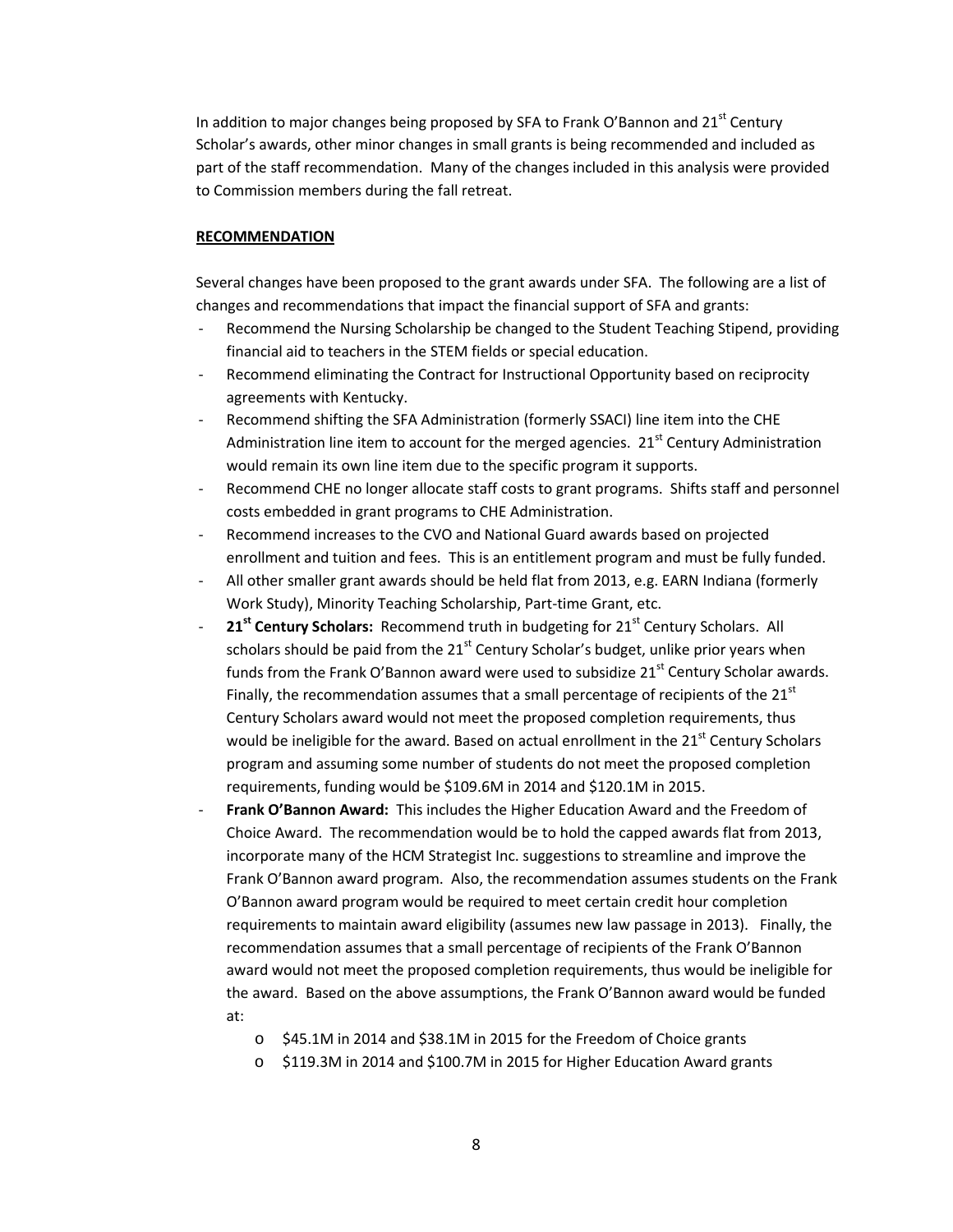- Overall, the SFA budget would be \$314.7M in 2014 and \$301.2M in 2015. This represents a 7.4% increase from 2013 to 2015, with all of the increase occurring in the  $21<sup>st</sup>$  Century Scholars program, which is an entitlement. **(See line item listing)**

#### **VI. OTHER HIGHER EDUCATION LINE ITEMS**

Representing the smallest portion of the overall higher education budget at 0.7%, line items included in this category are mostly administrative items or specific programs/services not directly tied to one specific institution.

These line items include, but are not limited to: CHE Administration, the Statewide Transfer Website, the Medical Education Board, leases associated with higher education and higher education-related programs where the fiscal appropriation is provided to the State Budget Agency.

#### **RECOMMENDATION**

It is recommended that some of the other higher education line items receive up to a 3.5% increase based on staff analysis, program needs and other factors.

For those line items appropriated to the State Budget Agency, it is recommended those be held flat from 2013. In addition, it is recommended that during the 2013-15 budget development process, the General Assembly review these line items and determine if any could be folded into an institution's operating funding, e.g. Workforce Centers, Degree Link, etc.

For leases associated with higher education, figures provided by the Indiana Department of Administration are included in the recommendation based on lease agreement figures.

For overall administration, it is recommended that the Board of Proprietary Education and the Student Financial Aid administration budgets be folded into the CHE administration budget based on the merger in 2012. In addition, it is recommended that staff salary and benefits no longer be allocated to SFA grants, therefore funding should be moved out of SFA grants to CHE administration as a budget neutral move.

In addition, **CHE administration** would be increased by 3.5% to account for committee meeting costs and the loss of grant funds during 2014 and 2015 that offset operational costs. The **Statewide Transfer Website** would increase by 3.5% in 2014 and flat to 2015 to account for an increase in the number of electronic transcripts and the impact of proposed changes to mandatory electronic transcripts for all Indiana high school students. To support outreach and communication with K-12 and college students, CHE recommends adding a new line item for **Learn More Indiana** at \$725K a year. The additional funds would come from the IDOE Superintendent appropriation that currently supports the Education Roundtable, making the request budget neutral.